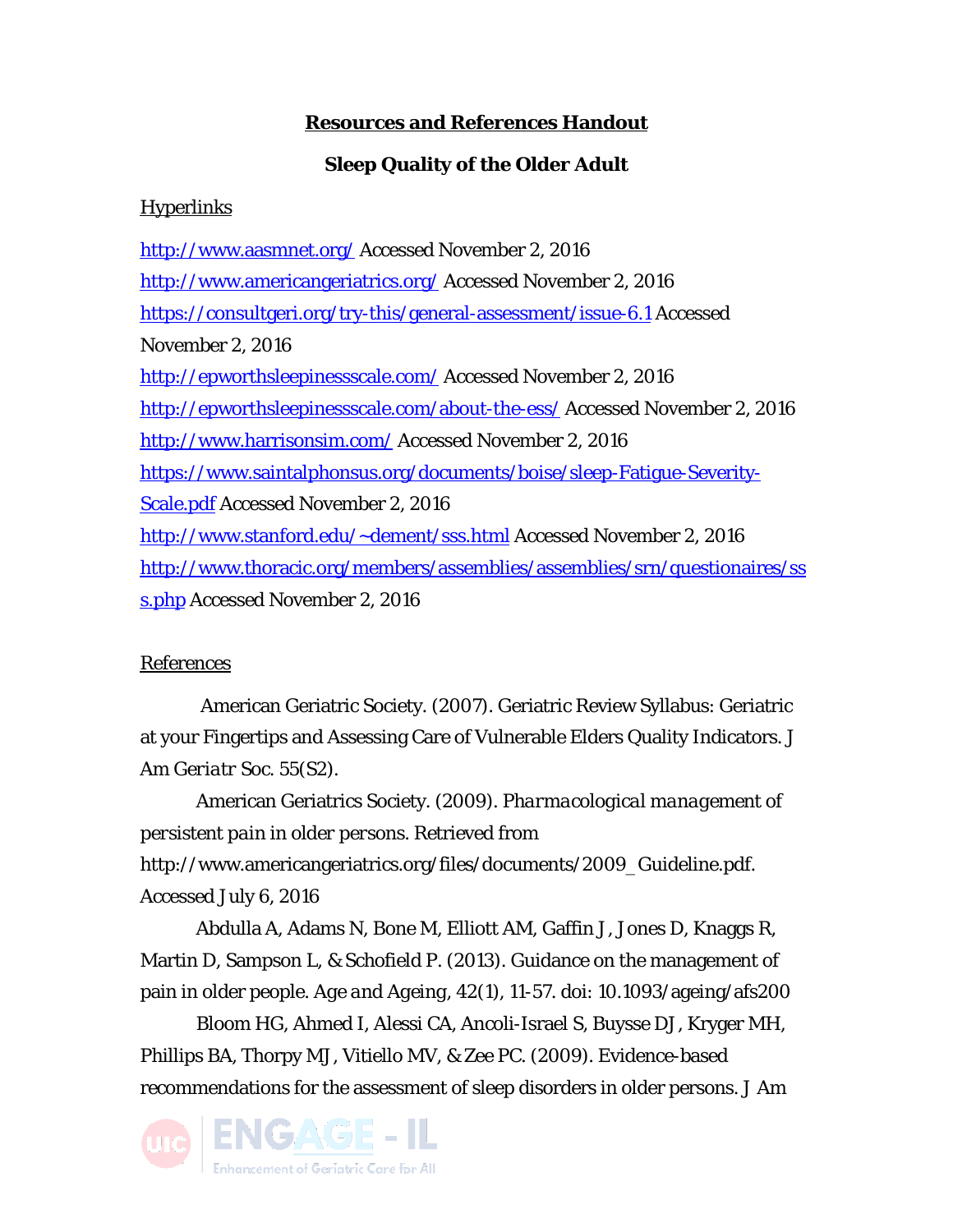*Geriatr Soc*. 57(5): 761-789. Retrieved from

http://www.ncbi.nlm.nih.gov/pmc/articles/PMC2748127/. Accessed July 6, 2016

Durso SC, & Sullivan G (Eds). (2013). *Geriatric review syllabus: a core curriculum in geriatric medicine*, 8th Ed. New York, NY: American Geriatric Society.

Gibson SJ, Katz B, Corran TM, Farrell MJ, & Helme RD. (1994). Pain in older persons. *Disabil Rehabil*. 16(3), 127-139. doi 10.3109/096382894091662899S

Hadjistavropoulos T, Herr K, Turk DC, Fine PG, Dworkin RH, Helme R, Jackson K, Parmelee PA, Rudy TE, Lynn Beattie B, Chibnall JT, Craig KD, Ferrell B, Ferrell B, Fillingim RB, Gagliese L, Gallagher R, Gibson SJ, Harrison EL, Katz B, Keefe FJ, Lieber SJ, Lussier D, Schmader KE, Tait RC, Weiner DK, & Williams J. (2007). An interdisciplinary expert consensus statement on assessment of pain in older persons. *Clin J Pain, 23*(1 Suppl), S1-43. doi:10.1097/AJP.0b013e31802be869

Ham R, Sloane P, Warshaw G, Potter J, & Flaherty E. (2014). *Ham's primary care geriatrics: A case-based approach* (6th ed.). Canada: Elsevier Canada.

Herr K, Coyne PJ, McCaffery M, Manworren R, & Merkel S. (2011). Pain assessment in the patient unable to self-report: position statement with clinical practice recommendations. *Pain Manag Nurs, 12*(4), 230-250. doi:10.1016/j.pmn.2011.10.002

Jakobsson U, Klevsgard R, Westergren A, & Hailberg IR. (2003). Old people in pain: A comparative study. *J Pain Symptom Manage*. 26, 625–636. Retrieved from http://www.ncbi.nlm.nih.gov/pubmed/12850645. Accessed July 6, 2016

Leveille SG, Jones RN, Kiely DK, Hausdorff JM, Shmerling RH, Guralnik JM, Kiel DP, Lipsitz LA, & Bean JF. (2009). Chronic musculoskeletal pain and the occurrence of falls in an older population. *JAMA*. 302(2), 2214–2221. doi:10.1001/jama.2009.1738